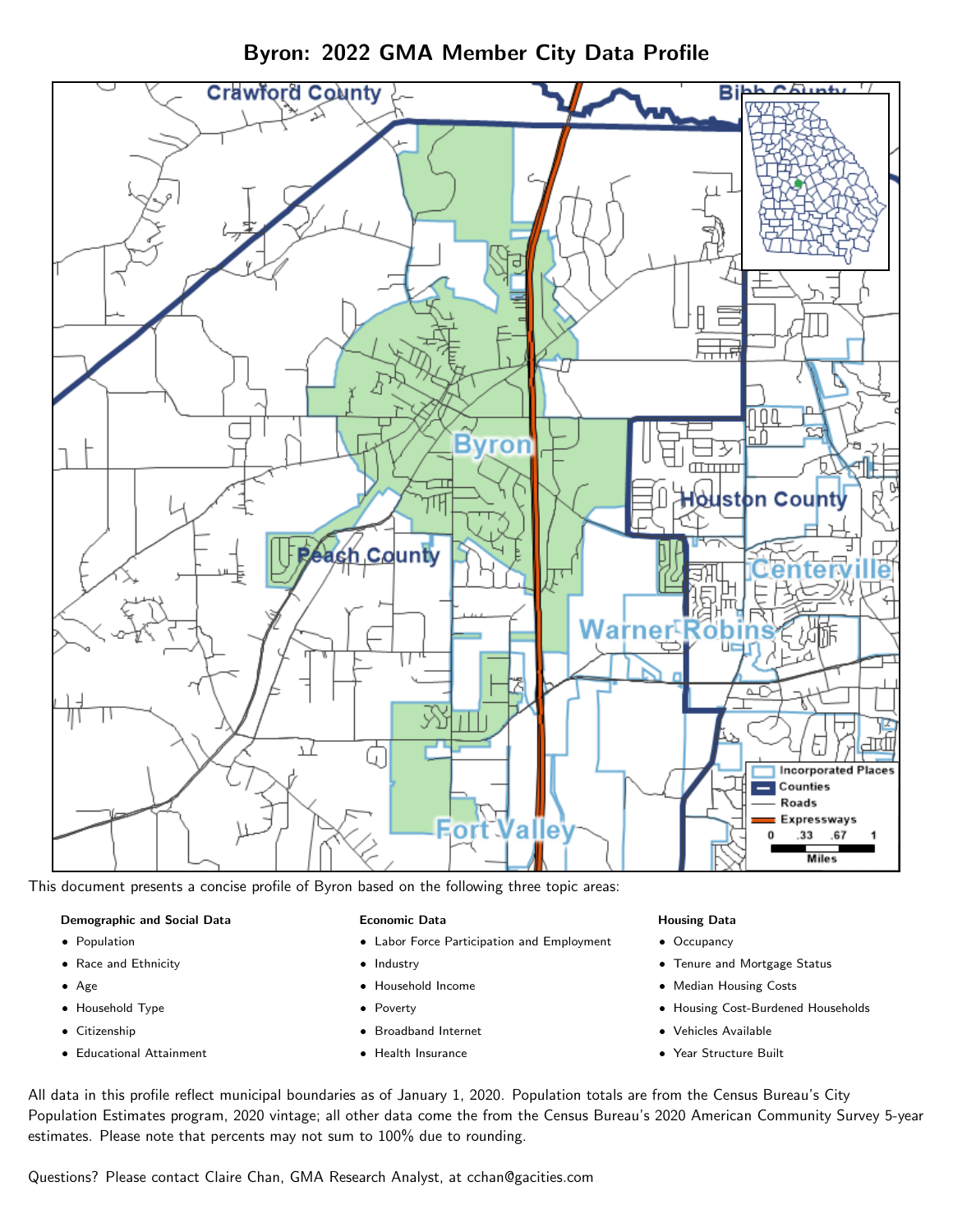# Byron: Demographic and Social



Age 0% 2% 4% 6% 8% Male **Female** 8% 6% 4% 2% 85 and over 80-84 75-79 70-74 65-69 60-64 55-59 50-54 45-49 40-44 35-39 30-34 25-29 20-24 15-19  $10-14$ 5-9 Under 5

**Citizenship** 



Source: American Community Survey, 2020 5-year estimates, table B05002 Source: American Community Survey, 2020 5-year estimates, table B15002

### Race and Ethnicity



Source: U.S. Census Bureau, City Population Estimates, 2020 vintage Source: American Community Survey, 2020 5-year estimates, table B03002

## Household Type



Source: American Community Survey, 2020 5-year estimates, table B01001 Source: American Community Survey, 2020 5-year estimates, table B11001

#### Educational Attainment



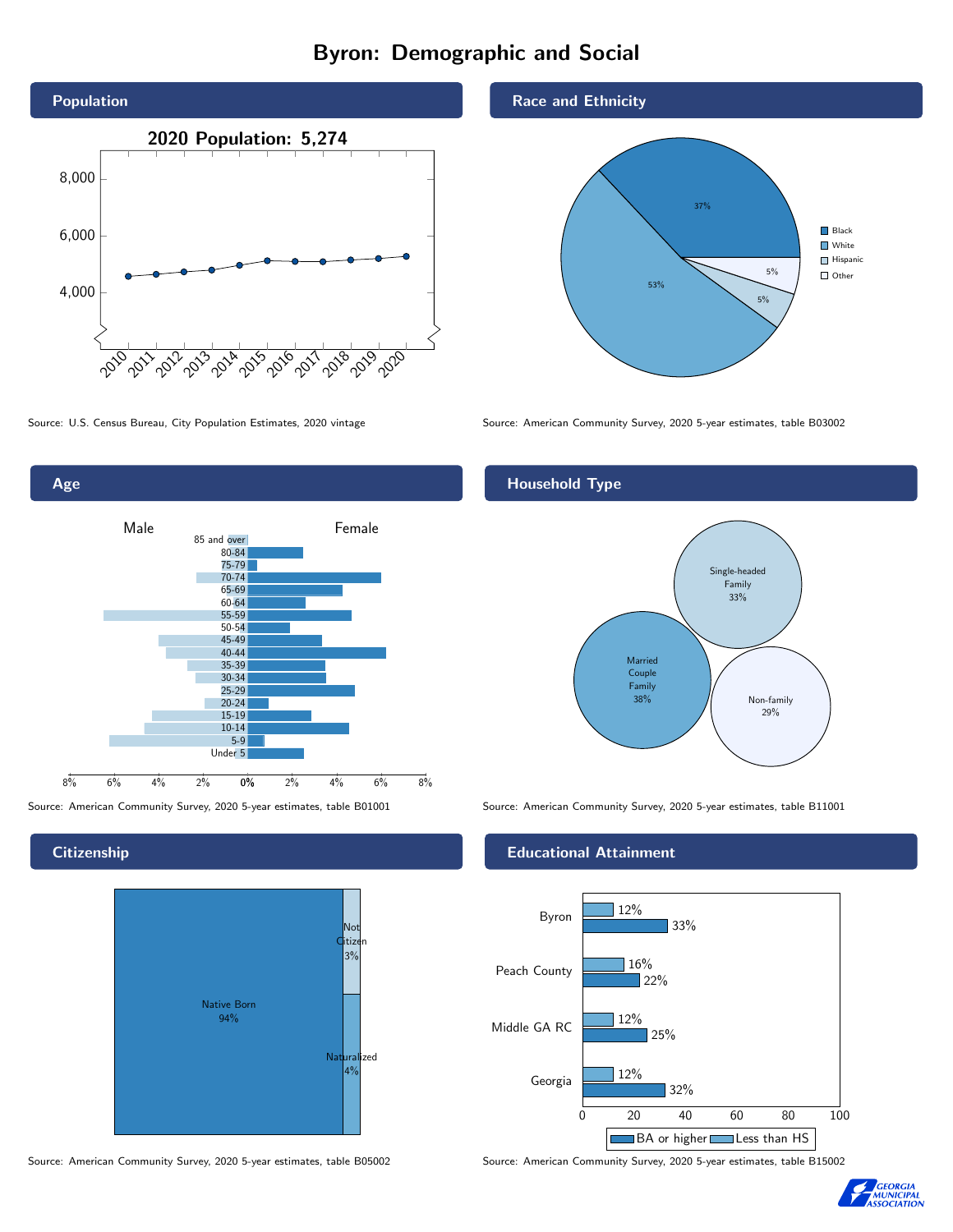# Byron: Economic





Source: American Community Survey, 2020 5-year estimates, table B23001 Note: Unemployment rate is based upon the civilian labor force.



0 50,000 100,000 150,000 200,000 250,000

Mean Median

\$85,691

\$71,643

\$52,676

\$61,224

#### Industry

| Agriculture, forestry, fishing and hunting, and mining      | $1\%$ |
|-------------------------------------------------------------|-------|
| Construction                                                | $0\%$ |
| Manufacturing                                               | 6%    |
| <b>Wholesale Trade</b>                                      | $1\%$ |
| Retail Trade                                                | 24%   |
| Transportation and warehousing, and utilities               | 5%    |
| Information                                                 | $0\%$ |
| Finance and insurance, real estate, rental, leasing         | 2%    |
| Professional, scientific, mgt, administrative, waste mgt    | 9%    |
| Educational services, and health care and social assistance | 28%   |
| Arts, entertainment, recreation, accommodation, food        | 5%    |
| service                                                     |       |
| Other services, except public administration                | 3%    |
| Public administration                                       | 15%   |

Source: American Community Survey, 2020 5-year estimates, table C24030



Source: American Community Survey, 2020 5-year estimates, tables B19013 and B19025 Source: American Community Survey, 2020 5-year estimates, table B17010

Georgia

Middle GA RC



#### Health Insurance



Source: American Community Survey, 2020 5-year estimates, table B28002 Source: American Community Survey, 2020 5-year estimates, table B18135